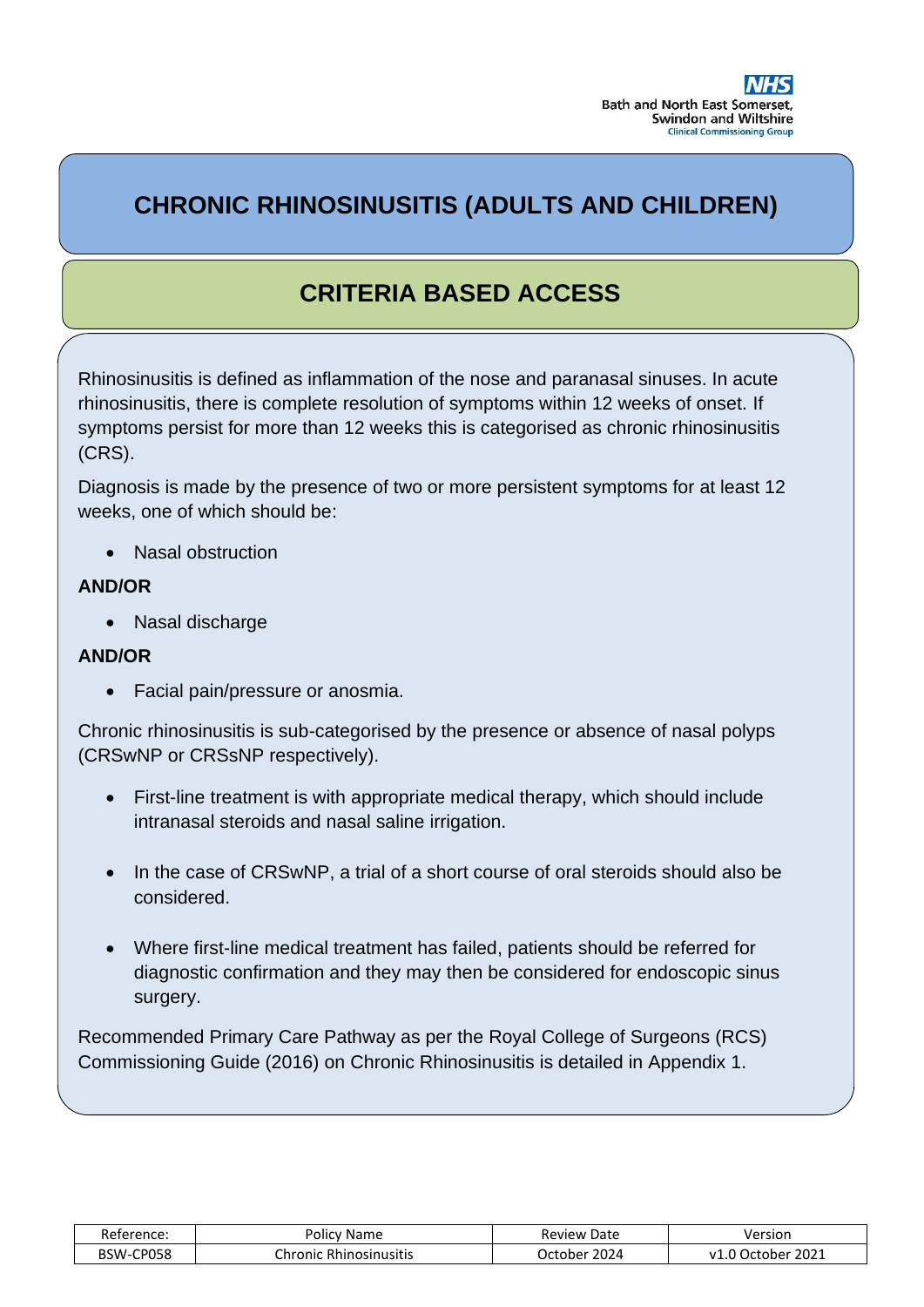## **Patients are eligible to be referred for specialist secondary care assessment in the following circumstances:**

 $\overline{a}$ 

• A clinical diagnosis of CRS has been made (as set out in RCS/ENT-UK Commissioning guidance) in primary care and patient still has moderate / severe symptoms after a 3-month trial of intranasal steroids and nasal saline irrigation.

#### **AND**

• In addition, for patients with bilateral nasal polyps there has been no improvement in symptoms 4 weeks after a trial of 5-10 days of oral steroids (0.5mg/kg to a max of 60 mg)

## **OR**

• Patient has nasal symptoms with an unclear diagnosis in primary care.

Any patient with unilateral symptoms or clinical findings, orbital, or neurological features should be referred urgently/via 2-week wait, depending on local pathways.

No investigations, apart from clinical assessment, should take place in primary care or be a prerequisite for referral to secondary care (e.g., X-ray, CT scan). There is no role for prolonged courses of antibiotics in primary care.

## **Patients can be considered for endoscopic sinus surgery when the following criteria are met:**

• A diagnosis of CRS has been confirmed from clinical history and nasal endoscopy and / or CT scan.

#### **AND**

• Disease-specific symptom patient reported outcome measure confirms moderate to severe symptoms e.g., Sinonasal Outcome Test (SNOT-22) after trial of appropriate medical therapy (including counselling on technique and compliance) as outlined in RCS/ENT-UK commissioning guidance 'Recommended secondary care pathway'.

## **AND**

• Pre-operative CT sinus scan has been performed and confirms presence of CRS. Note: a CT sinus scan does not necessarily need to be repeated if performed sooner in the patient's pathway.

## **AND**

• Patient and clinician have undertaken appropriate shared decision-making regarding surgical treatment, including discussions regarding the risks and/or the benefits of surgical intervention.

**OR**

• In patients with recurrent acute sinusitis, nasal examination is likely to be relatively normal. Ideally, the diagnosis should be confirmed during an acute attack, if possible, by nasal endoscopy and/or a CT sinus scan.

| Reference:    | Name<br>Policy                   | Date<br>Review     | /ersion               |
|---------------|----------------------------------|--------------------|-----------------------|
| CP058<br>BSW· | .<br>:hronic<br>: Rhinosinusitis | 2024<br>. )rtoher. | 2021<br>October<br>v1 |